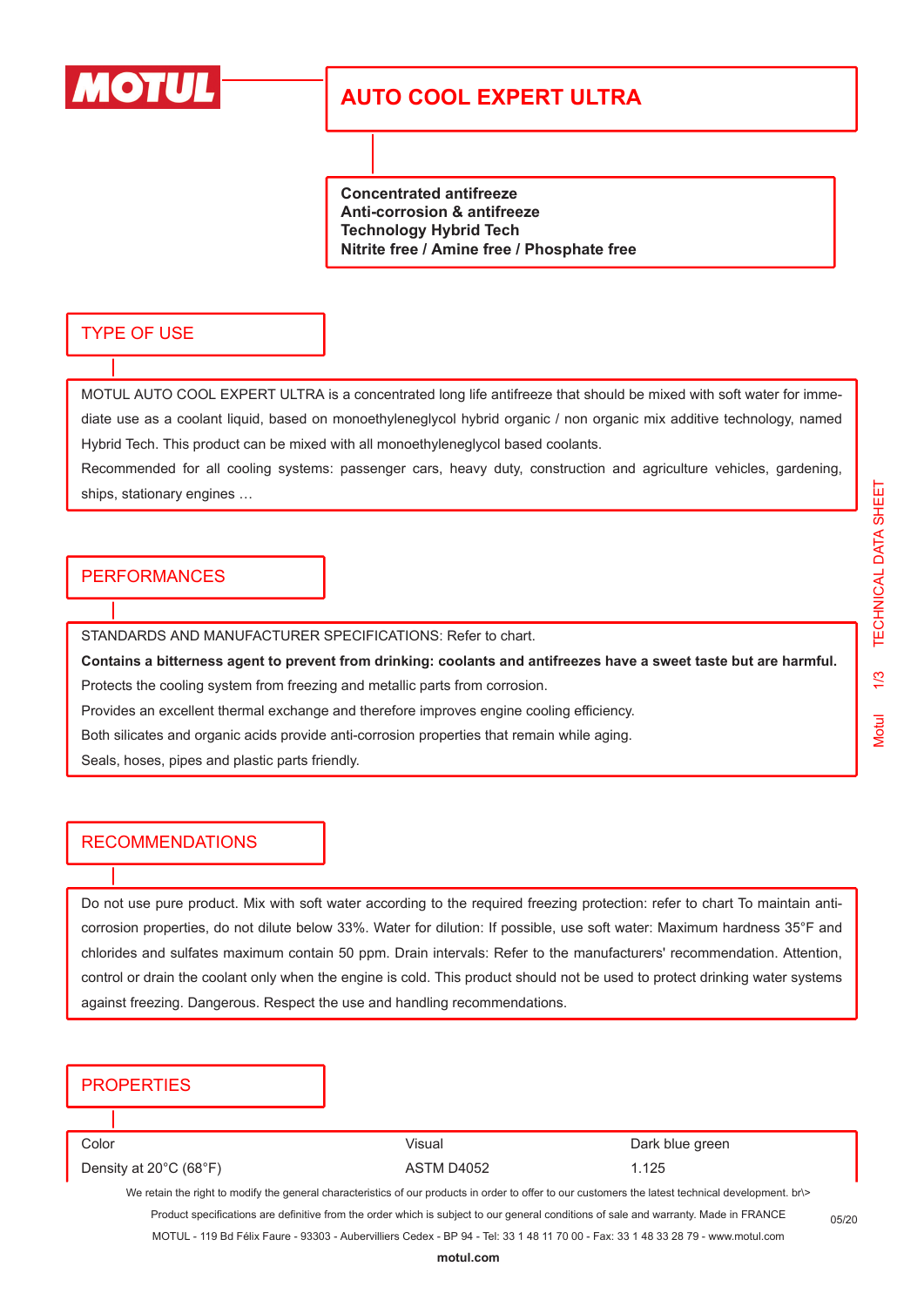

# **AUTO COOL EXPERT ULTRA**

**Concentrated antifreeze Anti-corrosion & antifreeze Technology Hybrid Tech Nitrite free / Amine free / Phosphate free**

| Sulfated Ash       | ASTM D1119 | $1.30 \%$           |
|--------------------|------------|---------------------|
| Alkalinity reserve | ASTM D1121 | 16.0 mg KOH/g       |
| Boiling point      | ASTM D1120 | 174.0 °C / 345.0 °F |

We retain the right to modify the general characteristics of our products in order to offer to our customers the latest technical development. br\> Product specifications are definitive from the order which is subject to our general conditions of sale and warranty. Made in FRANCE MOTUL - 119 Bd Félix Faure - 93303 - Aubervilliers Cedex - BP 94 - Tel: 33 1 48 11 70 00 - Fax: 33 1 48 33 28 79 - www.motul.com

05/20